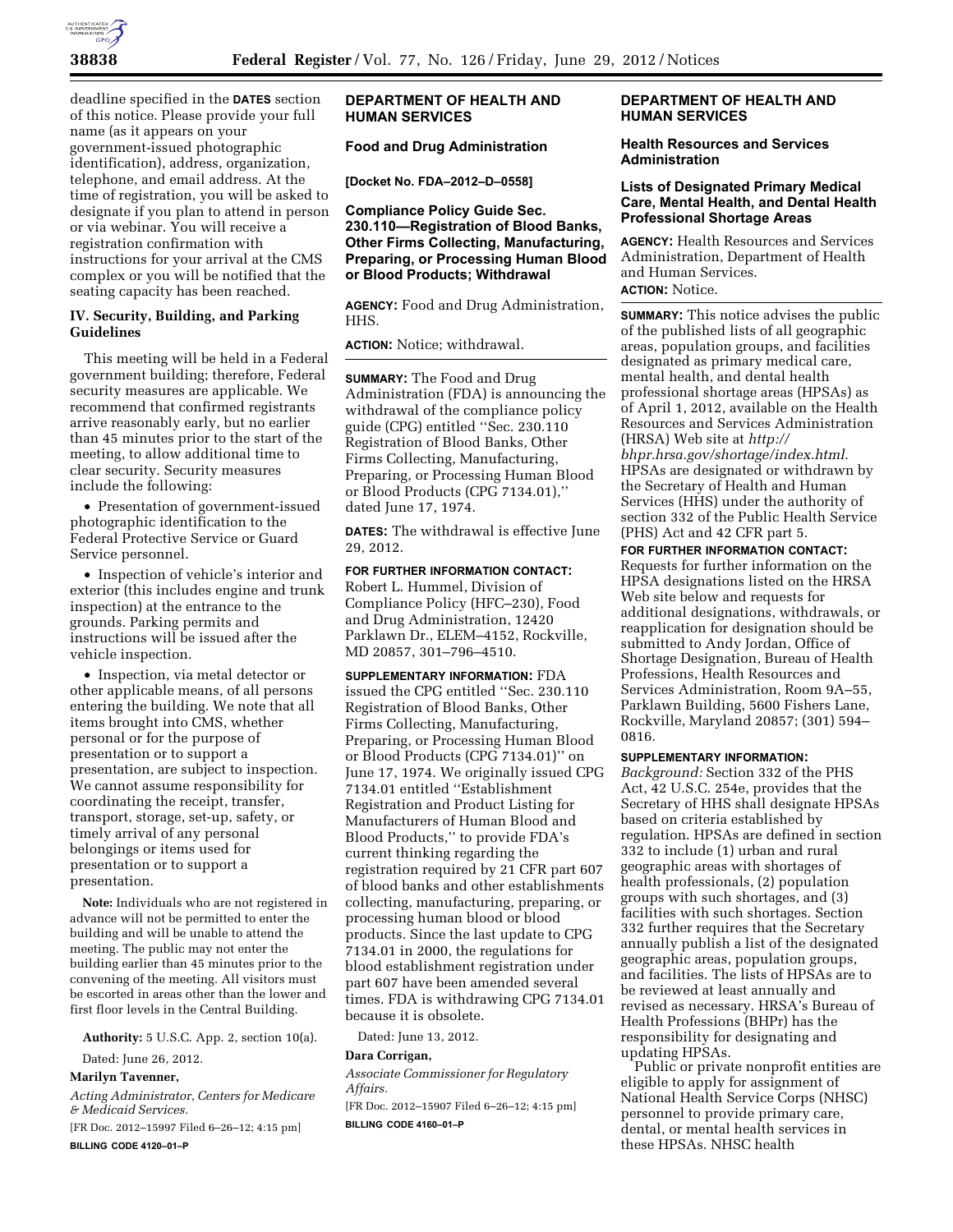professionals with a service obligation may enter into service agreements to serve only in federally designated HPSAs. Entities with clinical training sites located in HPSAs are eligible to receive priority for certain residency training program grants administered by BHPr. Many other Federal programs also utilize HPSA designations. For example, under authorities administered by the Centers for Medicare and Medicaid Services, certain qualified providers in HPSAs are eligible for increased levels of Medicare reimbursement.

*Development of the Designation and Withdrawal Lists:* Criteria for designating HPSAs were published as final regulations (42 CFR part 5) in 1980. Criteria then were defined for each of seven health professional types (primary medical care, dental, psychiatric, vision care, podiatric, pharmacy, and veterinary care). The criteria for correctional facility HPSAs were revised and published on March 2, 1989, in **Federal Register** (54 FR 8735). The criteria for psychiatric HPSAs were expanded to mental health HPSAs on January 22, 1992 (57 FR 2473). Currently-funded PHS Act programs use only the primary medical care, mental health, or dental HPSA designations.

Individual requests for designation or withdrawal of a particular geographic area, population group, or a facility as a HPSA are received and reviewed continuously by BHPr. The majority of the requests come from the Primary Care Office (PCO) in the State Health Departments, who have access to the online application and review system. Requests that come from other sources are referred to the PCOs for their review and concurrence. In addition, applicants are expected to share copies of the requests with other interested parties, including the Governor, the State Primary Care Association and State professional associations for their comments and recommendations.

Annually, lists of designated HPSAs are made available to all PCOs, state medical and dental societies and others, with a request to review and update the data on which the designations are based. Emphasis is placed on updating those designations that are more than three years old or where significant changes relevant to the designation criteria have occurred.

Recommendations for possible additions, continuations, revisions or withdrawals from a HPSA list are reviewed by BHPr, and the review findings are provided by letter to the agency or individual requesting action or providing data, with copies to other interested organizations and individuals. These letters constitute the

official notice of designation as a HPSA, rejection of recommendations for HPSA designation, revision of a HPSA designation, and/or advance notice of pending withdrawals from the HPSA list. Designations (or revisions of designations) are effective as of the date of the notification letter from BHPr. Proposed withdrawals become effective only after interested parties in the area affected have been afforded the opportunity to submit additional information to BHPr in support of its continued or revised designation. If no new data are submitted, or if BHPr review confirms the proposed withdrawal, the withdrawal becomes effective upon publication of the lists of designated HPSAs in the **Federal Register**. In addition, lists of HPSAs are continuously available on the HRSA Web site, *[http://bhpr.hrsa.gov/shortage/](http://bhpr.hrsa.gov/shortage/index.html)  [index.html,](http://bhpr.hrsa.gov/shortage/index.html)* so that interested parties can access the most accurate and timely information.

*Publication and Format of Lists:* Due to the large volume of designations, this notice serves to inform the public of the availability of the complete listings of the designated HPSAs on the HRSA Web site. The three lists of designated HPSAs are available at a link on the Office of Shortage Designation Web site at *[http://bhpr.hrsa.gov/shortage/](http://bhpr.hrsa.gov/shortage/index.html) [index.html.](http://bhpr.hrsa.gov/shortage/index.html)* Each list (primary medical care, mental health, and dental) includes all those geographic areas, population groups, and facilities that were designated HPSAs as of April 1, 2012. This notice incorporates the most recent annual reviews of designated HPSAs and supersedes the HPSA lists published in the **Federal Register** on November 3, 2011 (76 FR 68198). The lists include those automatic facility HPSAs that have been entered into the HPSA data base. Automatic facility HPSAs, designated as a result of the Health Care Safety Net Amendments of 2002 (Pub. L. 107–251), are not subject to the updating requirements. The lists are constantly changing based on the identification of new sites that meet the eligibility criteria or current sites that lose their eligibility and need to be removed. Each list of designated HPSAs (primary medical care, mental health, and dental) is arranged by state. Within each state, the list is presented by county. If only a portion (or portions) of a county is (are) designated, or if the county is part of a larger designated service area, or if a population group residing in the county or a facility located in the county has been designated, the name of the service area, population group, or facility involved is listed under the county name. Counties

that have a whole county geographic HPSA are indicated by the ''Entire county HPSA'' notation following the county name. Further details for the HPSAs listed can be found on the HRSA Web site: *[http://bhpr.hrsa.gov/shortage/](http://bhpr.hrsa.gov/shortage/index.html)  [index.html.](http://bhpr.hrsa.gov/shortage/index.html)* 

In addition to the specific listings included in this notice, all Indian Tribes that meet the definition of such Tribes in the Indian Health Care Improvement Act of 1976, 25 U.S.C. 1603(d), are automatically designated as population groups with primary medical care and dental health professional shortages. The Health Care Safety Net Amendments of 2002 also made the following entities eligible for automatic facility HPSA designations: all federally qualified health centers (FQHCs) and rural health clinics that offer services regardless of ability to pay. These entities include: FQHCs funded under section 330 of the PHS Act, FQHC Look-Alikes, and Tribal and Urban Indian clinics operating under the Indian Self-Determination and Education Act of 1975 (25 U.S.C. 450) or the Indian Health Care Improvement Act. Many, but not all, of these entities are included on this listing. Exclusion from this list does not exclude them from the list of HPSAs; all will be included in the data base as they are identified.

*Future Updates of Lists of Designated HPSAs:* The lists of HPSAs on the HRSA Web site below consist of all those that were designated as of April 1, 2012. It should be noted that additional HPSAs may have been designated by letter since that date. The appropriate agencies and individuals have been or will be notified of these actions by letter. These newly designated HPSAs will be included in the next publication of the HPSA list and are currently included on the HRSA Web site at *[http://hpsafind.hrsa.gov/.](http://hpsafind.hrsa.gov/)* 

Any designated HPSA listed on the HRSA Web site below is subject to withdrawal from designation if new information received and confirmed by HRSA indicates that the relevant data for the area involved have significantly changed since its designation. The effective date of such a withdrawal will be the next publication of a notice regarding this list in the **Federal Register**.

All requests for new designations, updates, or withdrawals should be based on the relevant criteria in regulations published at 42 CFR part 5.

*Electronic Access Address:* The complete list of HPSAs designated as of April 1, 2012, are available on the HRSA Web site at *[http://bhpr.hrsa.gov/](http://bhpr.hrsa.gov/shortage/index.html)  [shortage/index.html.](http://bhpr.hrsa.gov/shortage/index.html)* Frequently updated information on HPSAs is also